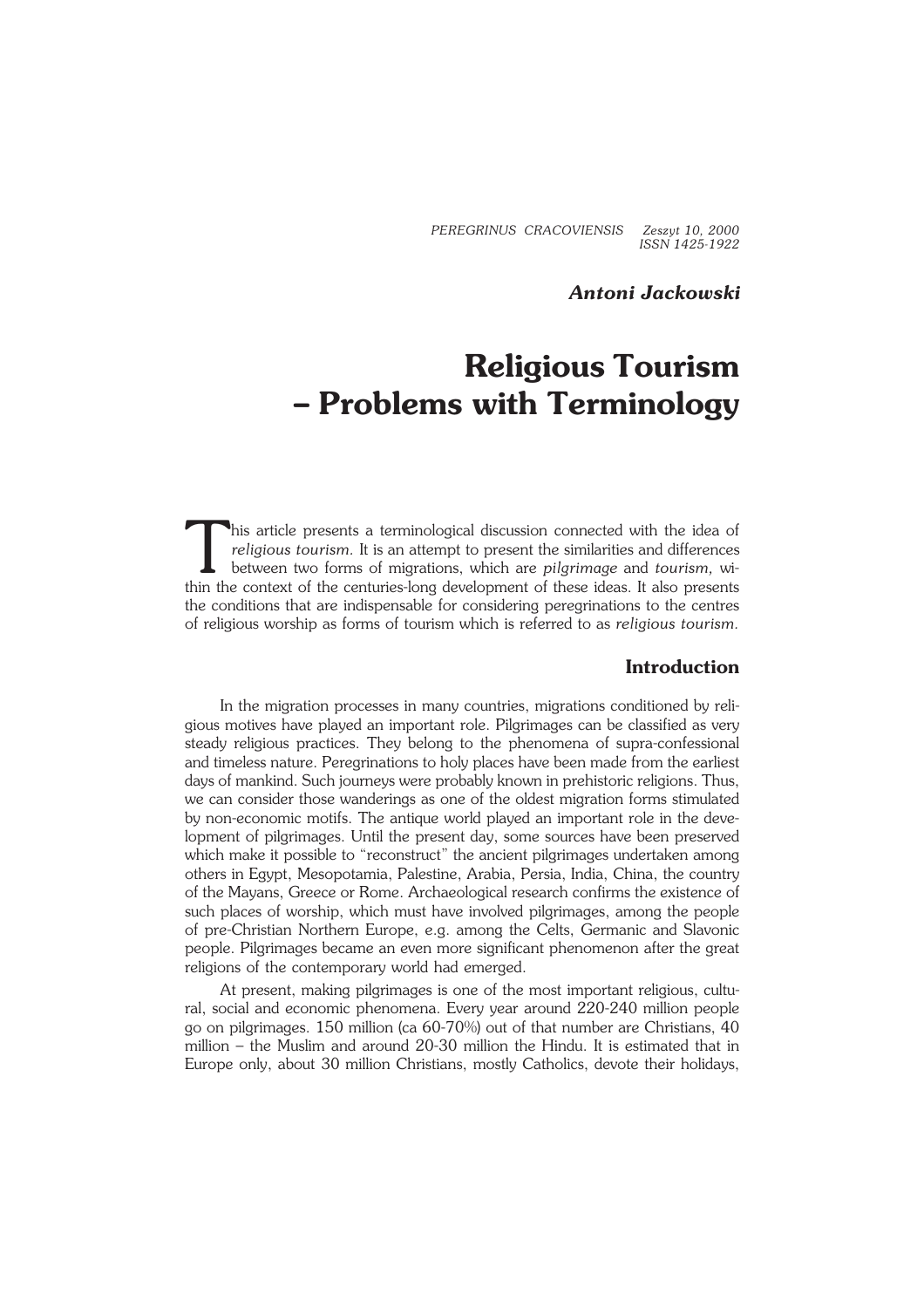on the whole or in part, to go on pilgrimages. In Poland, 6−7 million people take part in pilgrimages every year.

Thus, the peregrinations based on beliefs and religion have been part of hu− man life on all stages of cultural and civilisation development. But can we venture a statement that they have also been tourist journeys? This question can also be paraphrased in the following way: Are there any grounds for seeking any common roots of the peregrinations stimulated by religious motives (pilgrimages) and tourist journeys?

### **1. Historical background**

Let us analyse for a moment the chronology of the journeys which we could consider as religious and tourist journeys. All accessible sources do not leave us any reason for doubting that the *religious motive* came first chronologically, since jour− neys to holy places date back to prehistoric times. We can find a lot of information about religious journeys in the *Old Testament*, the Hindu *Vedas* or in the prese− rved testimonies of ancient writers. In his *History,* Herodotus mentions the fact that some of the celebrations in ancient Egypt attracted as many as 700 thousand pilgrims to the holy places. The wells and springs situated in the vicinity of many temples and their great therapeutic reputation allow us to perceive them as the first spas. This is also true about ancient Greece and Rome. In Greece, sports and cultural events were one of the forms of the worship of gods. The most popular ones were the sports contests held every several years in Olympia and Nemea (places dedicated to the worship of Zeus), in Delphi (a place dedicated to the wor− ship of Apollo) and in Corinth (a place dedicated to the worship of Poseidon). The holy truce that was in force during the contests guaranteed large attendance. In this case we can already observe a phenomenon in which the *religious and tourist (cognitive) motives* overlap. Groups of the sick and disabled, cherishing the hope for healing, wandered along the roads of Greece, heading for one of the many temples. The temple of Asclepius in Epidaurus attracted the largest numbers of such wanderers. Archaeologists have found plaques with information about the instances of miraculous healing – e.g. about the restored eyesight or the removal of an arrow−head from the lungs. In the times of the Roman Empire, there existed two more famous temples dedicated to Asclepius – one on the Island of Kos and the other in Pergamon. The ancient sources let us hold the view that the profile of the groups of pilgrim−patients reflected the spectrum of the society of that time, inclu− ding both the uneducated paupers and the representatives of the most distingu− ished elite. Other temples attracting the sick were oracles. Those pilgrimages can be considered as a "prototype" of *specialised pilgrimages* which can now be obse− rved in many sanctuaries. In connection with the fact that springs of mineral water, used by the priests for treating sick pilgrims, could be found near the temples, the writings pertaining to that subject often identify them as the oldest forms of spa therapies and the primary forms of *health resorts*. Thus, elements of tourism inter−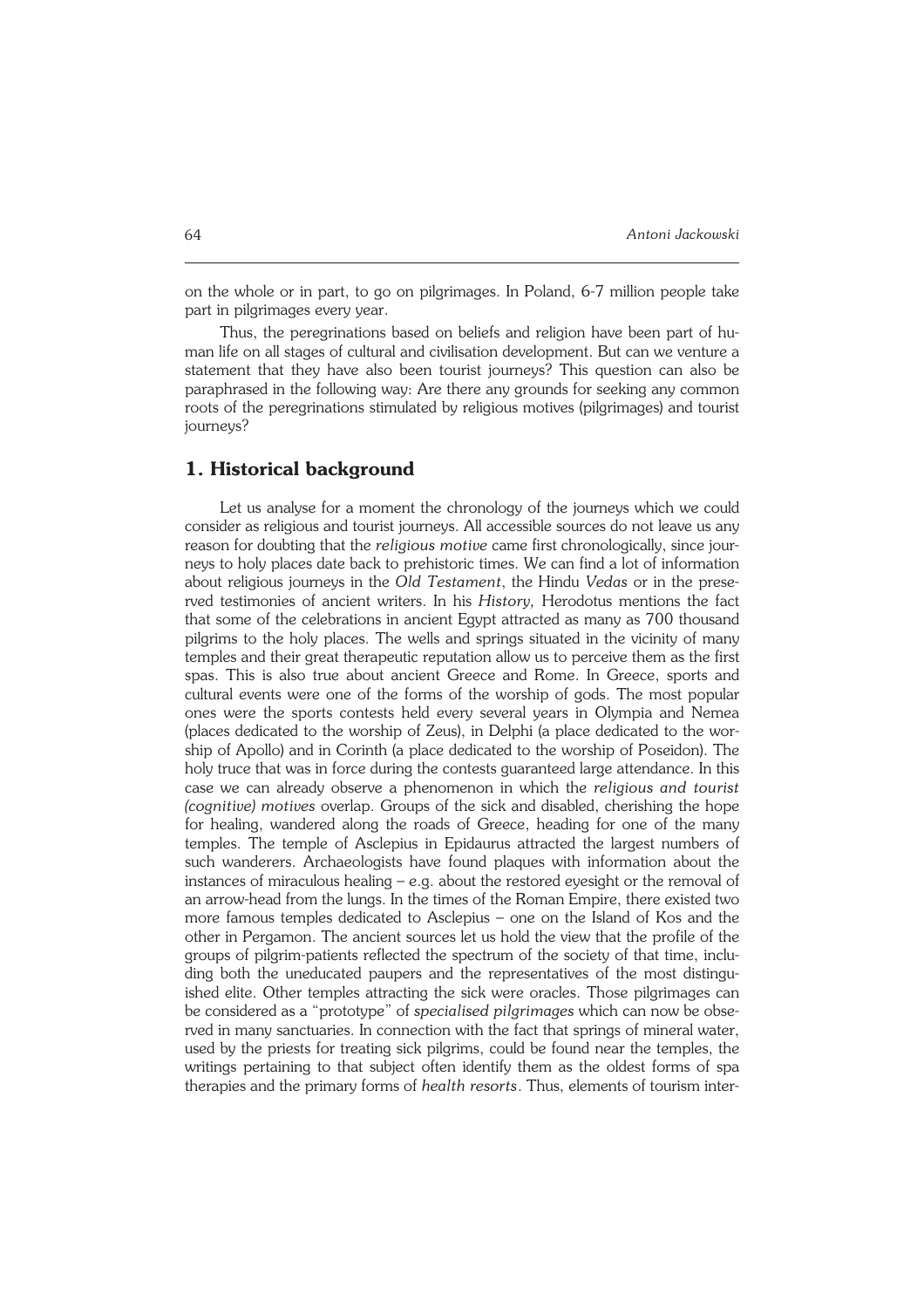mingle with the wanderings of which the utmost purpose was religious in nature. Ancient *tourism* experienced its vivid development in Roman times. The wande− rings were undertaken mostly in order to admire the works of architecture and art, wonders of nature, historic battlefields, tombs of mythological heroes and museum exhibitions. The *Seven Wonders* of the ancient world enjoyed the greatest popula− rity. They were: the pyramids in Egypt, the lighthouse in Alexandria, the Hanging Gardens of Semiramis in Babilon, the statue of Zeus in Olympia sculpted by Phi− dias, the temple of Artemis in Ephesus, the Mausoleum in Helicarnassus, and the Colossus of Rhodos (a statue of Apollo). The first guidebooks were also written then. The only one which has been preserved from antiquity until the present time is *A Guidebook to Greece* written by Pauzanias in the years 160−180 AD. The journeys of religious nature became more frequent only at the end of the Roman epoch. They were mostly connected with the pilgrimages to the Holy Land, whose development was notable during the reign of Constantine (in 313 AD he granted freedom of worship to Christians), and in particular after the pilgrimage undertaken around 326 AD by his mother Elena, a future saint. She was the first person to take care of the places connected with the life, passion and resurrection of Christ and she had numerous buildings erected to serve the needs of the pilgrims. She also found the wood of the Holy Cross. Special trails of peregrinations to the Holy Land were established and their descriptions have survived until now. Latin works con− nected with pilgrimages to the Holy Land came into being as early as the times of Constantine the Great. The *itineraria*, written by pilgrims themselves, constitute a large group among those works. The best known ones are: the description of the journey from Bordeaux to Jerusalem, dating from 333 AD, written by an anony− mous inhabitant of Bordeaux, and *A Pilgrimage to Holy Places* by Egeria (381− 384). The decision to undertake the dangerous wandering to the Holy Land was conditioned almost exclusively by a *religious* factor, since it was a desire of any Christian to reach the places connected with Christ. It can be assumed that for most of those wanderers only the goal of their peregrination mattered and not the jour− ney as such. It is, however, often emphasised that many pilgrims had a subconscio− us wish to *get acquainted with the world they were "passing through."* The same mixture of motives concerned the medieval pilgrimages to Rome or to Santiago de Compostela and later it became characteristic of most wanderings to holy places. It was exactly that curiosity of the world that in the past inspired the pious wanderers to make written records of the undertaken pilgrimages. Those descriptions (the above−mentioned *itineraria*) soon became popular forms of guidebooks for the future pilgrims.

#### **2. Problem of Motivation**

So far our discussion has been almost completely focused on the issue of motivation. This should, however, not be surprising, since this is precisely the con− dition that allows us to discern and characterise the previously−discussed types of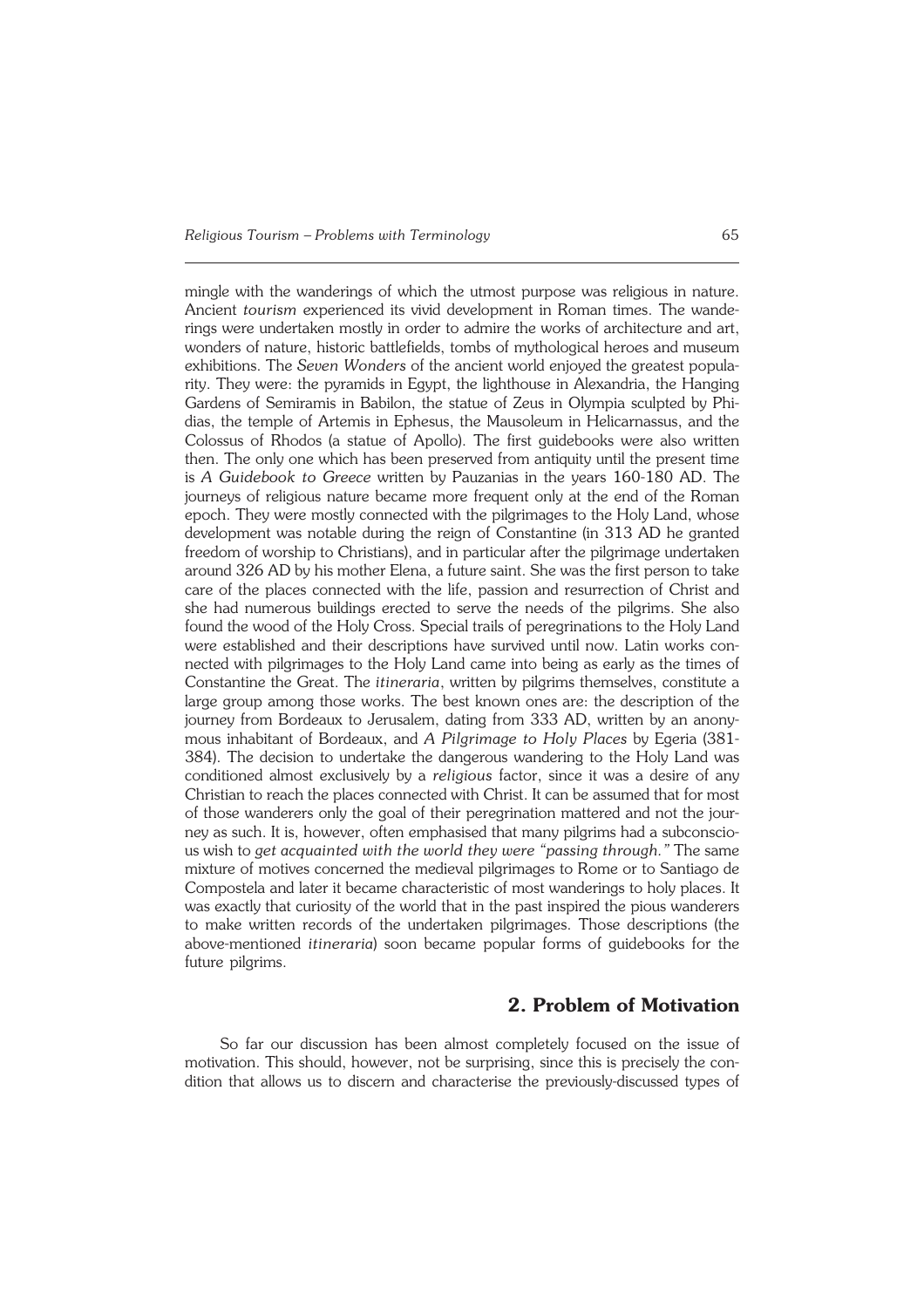human spatial mobility. Above, we have managed to prove that *the religious moti− ve was primary* and that it appeared much earlier than *the motive pertaining exclusively to a cognitive journey*. It should be remembered, though, that the journeys whose religious aspects intermingled with those cognitive and therapeutic also have a very long tradition. Researchers concerned with antiquity point out that in ancient times, in some of the sanctuaries, it was already difficult to distinguish the *"proper pilgrims"* from the people who were just sight−seeing. This *motivation duality* has survived for millennia and at present it is as visible as it used to be in antiquity or in the Middle Ages. It is especially noticeable in the Christian religion and especially within the Roman Catholic Church. This is particularly true about the upper classes of Catholic societies whose level of cultural awareness and education accounts for combining both *religious and cognitive (tourist) motives* within a journey*.*

If we agree that the nature of a journey is determined by *the motivation of undertaking it*, then we must ask a question pertaining to the *relationship betwe− en the motive of choosing the journey and the level of development of the religious, social and cultural awareness or the education level of the society of a given country or region.* This question can be phrased in the following way: *Can a pilgrimage be identified with a tourist journey, if the traveller is not aware of the possibility of using the journey undertaken for religious reasons also for getting acquainted with the historic monuments, cities and regions passed on the way?* In other words: *Can a wanderer going to a holy place be considered a tourist, if he is not interested in the monuments passed on the way, not doing any sight−seeing and, above all, is not aware of the status and value of those sights?* As opposed to what may be expected, the answer to this question is not quite obvious. In the Middle Ages, every year, more than 500 thousand pilgrims traversed Europe in their peregrinations to Santiago de Compostela or on their return journey from there. Most of them were pilgrims−penitents, often flagellating themselves on the way. Let us remind the fact that in the Middle Ages pilgrimages also constituted a form of punishment for committing murder. Even if such pilgrims stopped in towns or settlements, they had neither the strength nor the means necessary to do any sight−seeing or to make use of any facilities available in the town. They wandered to St. Jacob's grave, which was the destination of their journey. For that group of pilgrims, their pilgrimage was exclusively the "road of faith" and the "road to salvation." The level of geographical awareness of the ave− rage European at that time was such that the pilgrims in their imagination located Compostela somewhere at the "end of the world", where "the sun dies every day." Therefore many pilgrims would stay in the vicinity to die there. Hence a question, if an average "pilgrim of St. Jacob" was also a tourist? Can we also perceive as tourists the pilgrims of rural and uneducated urban background, going on foot to Jasna Góra since the  $17<sup>th</sup>$  century? Their main destination was the sanctuary at Jasna Góra and the only architectural objects visited on the way were churches in which they participated in holy services. Are the Muslims going on a pilgrimage to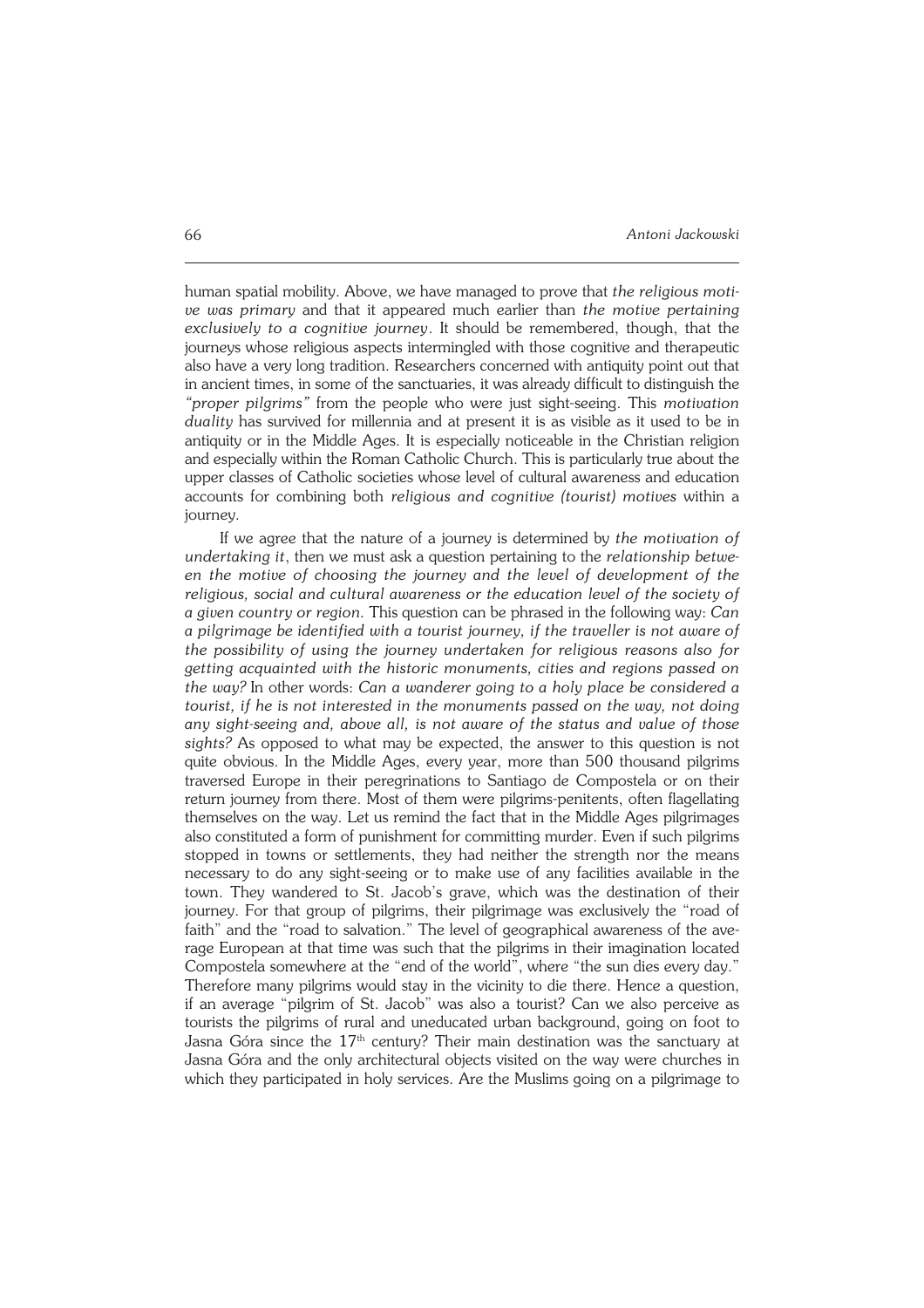Mecca also tourists? And were they tourist in the past, when in order to get to that holy place they had to travel in caravans through a desert? Those caravans consi− sted of sometimes as many as 60,000 pilgrims struggling through the sands of the desert. On the way they frequently died of exhaustion or were killed by bands of Beduins. Are the Hindu, whose pilgrimages along the holy rivers often take many years (e.g. it takes 6 years to walk along the Ganges River), also tourists? The majority of those pilgrims devote the entire time of their wanderings to meditations and prayers, in a way "ignoring" the cities and sights passed on the way. Are the Buddhist pilgrims on the Island of Sikoku, who come here from all over Japan also tourists? And how about the Jews from the Diaspora, who come from all over the world to their main holy city, Jerusalem, to pray at the Wailing Wall? These are rhetorical questions only in appearance.

#### **3. Problems of Terminology**

The doubts presented above result mostly from heterogenous terminology, which often did not adequately nor timely reflect the dynamic development of vario− us kinds of journeys not connected with undertaking any paid employment.

Then, let us begin with the *pilgrimage* and the *pilgrim*. The etymology of the notion of *pilgrimage* goes back to remote antiquity. The Greek term *per−epi−de− mos* (literally – a foreigner, non−resident) was used to denote a pilgrim or a casual traveller. The primary Latin word *peregrinus* denoted a person travelling either through foreign lands or not having the rights of citizenship. It came into being as a combination of two words: *per−agros*, meaning someone who goes across a field, outside his residence place, far away from home (*peregre =* in foreign lands, abro− ad, not at home). The notion *peregrinatio* means a spell away from one's home− land, a wandering, a journey and a visit to a foreign country. For Cicero *peregrina− tio* was synonymous to permanent exile (*perpetua peregrinatio*). Probably as early as the 11th century, the notion *peregrinus* was understood as a person travelling for religious purposes. Later there appeared such notions as *itinerarium* and *peregri− natio sacra (religiosa)*, connected with religious journeys undertaken on one's own will, while the word *peregrinatio* alone was sometimes applied to journeys which were in some way imposed, as they were undertaken as a from of penance. They could also be a form of ascetic life (*peregrinatio ascetica*). In fact, it was only in the 12th century the notion *peregrinatio* came to be understood unequivocally as the religious practice of visiting holy places. Often a participant of such journeys was called *Homo viator*. The Latin word *via* means a way, a road, a street, a path and sometimes also a journey, a march or a pageant. *Viator* is a cognate word denoting a traveller, a wanderer, a messenger and in a religious sense also a *pilgrim*. Recen− tly, this notion has become very popular as a synonym used to denote all partici− pants of tourist migrations. In Polish literature, especially of the early  $20<sup>th</sup>$  century, one can also find such notions as *pielgrzymstwo, peregrynacja, pątnictwo* [into English the three words are translated as *pilgrimage*] or *pątnik* [in English *pilgrim*]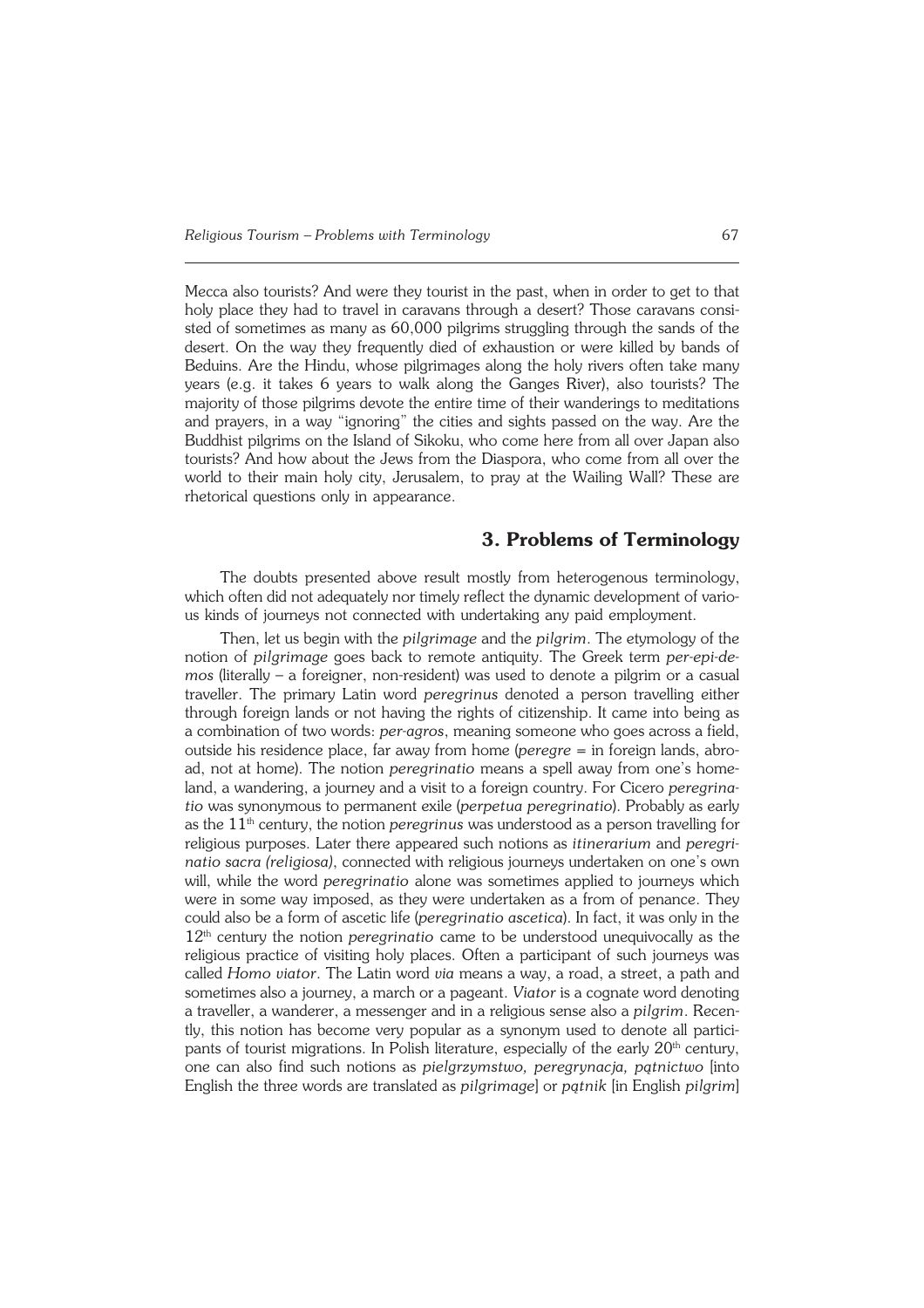used alternatively to *pielgrzymowanie, pielgrzymka* [in English *pilgrimaging, pil− grimage*] and *pielgrzym* [in English *pilgrim*]. Historians also willingly use an old Polish word *pąć*, meaning *a pilgrimage to holy places<sup>1</sup> .*

Let us now concentrate on the terminology connected with *pilgrimage* phe− nomenon. In general, a *pilgrimage* is understood as a journey undertaken because of religious reasons. It leads to a place considered holy (*locus sacer)* because of the special activity of God or deity there. The ultimate objective of that journey was performing some prescribed religious acts of piety and penance<sup>2</sup>. In other words, the essence of a *pilgrimage* was always related to the desire of the faithful to come into communion with the *sacrum<sup>3</sup>* . Some religions encourage pilgrimages through strict commandments of faith (e.g. in Islam) or through ascribing to those migrations a role of an essential factor for attaining eternal salvation (e.g. in Hinduism and Buddhism). In Christianity, from the very beginning, pilgrimages were a "peri− pheral" religious practice as opposed to the central liturgical worship in the Church (A. Witkowska, 1995). They often resulted from the spontaneity of the faithful, which had its source in human spiritual needs. For a Christian a *pilgrimage* is a special form of journey, whose aim is to search for God. In the early Middle Ages, a pilgrimage constituted a kind of a "sacrifice and mortification of the body." Some researchers (e.g. I. Baumer, M. Ostrowski) even claim that a *pilgrimage* is a special form of spiritual ascending towards God and one of the higher forms of piety. For a longer period of time it allows to enter a communion with God in a deeper way. Even nowadays, going on a pilgrimage is thought to lead to the spiritual renewal of an individual. Certainly an important factor here has always been the teaching of the Scriptures according to which the earthly life is a constant *pilgrimage* under the leadership of Christ to the real homeland of the "heavenly Jerusalem" (Hbr 12, 22− 24).

The pilgrimage migrations consist of three basic components: *man ("homo religiosus"), space* and *sacrum*. The *pilgrimage space ("espace du p*č*lerinage")* provides the condition for sanctification. That space is usually homogenous and as a rule it is framed by two points: the starting point and the destination. The latter one is at the same time the starting point of the return, though it sometimes hap− pens (especially in Islam and Hinduism) that pilgrims remain in a holy place to await their death. In other words, completing any pilgrimage requires covering some *sacred space ("espace sacr*é*").* In general, some established borders separate the holy places from the external world (the "*profanum").*

The terms *tourism* and *tourist*¸ appeared in literature only at the end of the 18th century and their popular use began in the 19th century. The word *tourism* itself has its origins in the French word *tours*, meaning a journey. In the early 19th century, the notion of *tourism* (French − *tourism*) comprised the entire body of excursions or journeys to attractive places, as well as all research or pleasure trips. In fact, there was no room for pilgrimages here. In the second half of that century, anyone who travelled for pleasure, in order to satisfy one's curiosity or just to "kill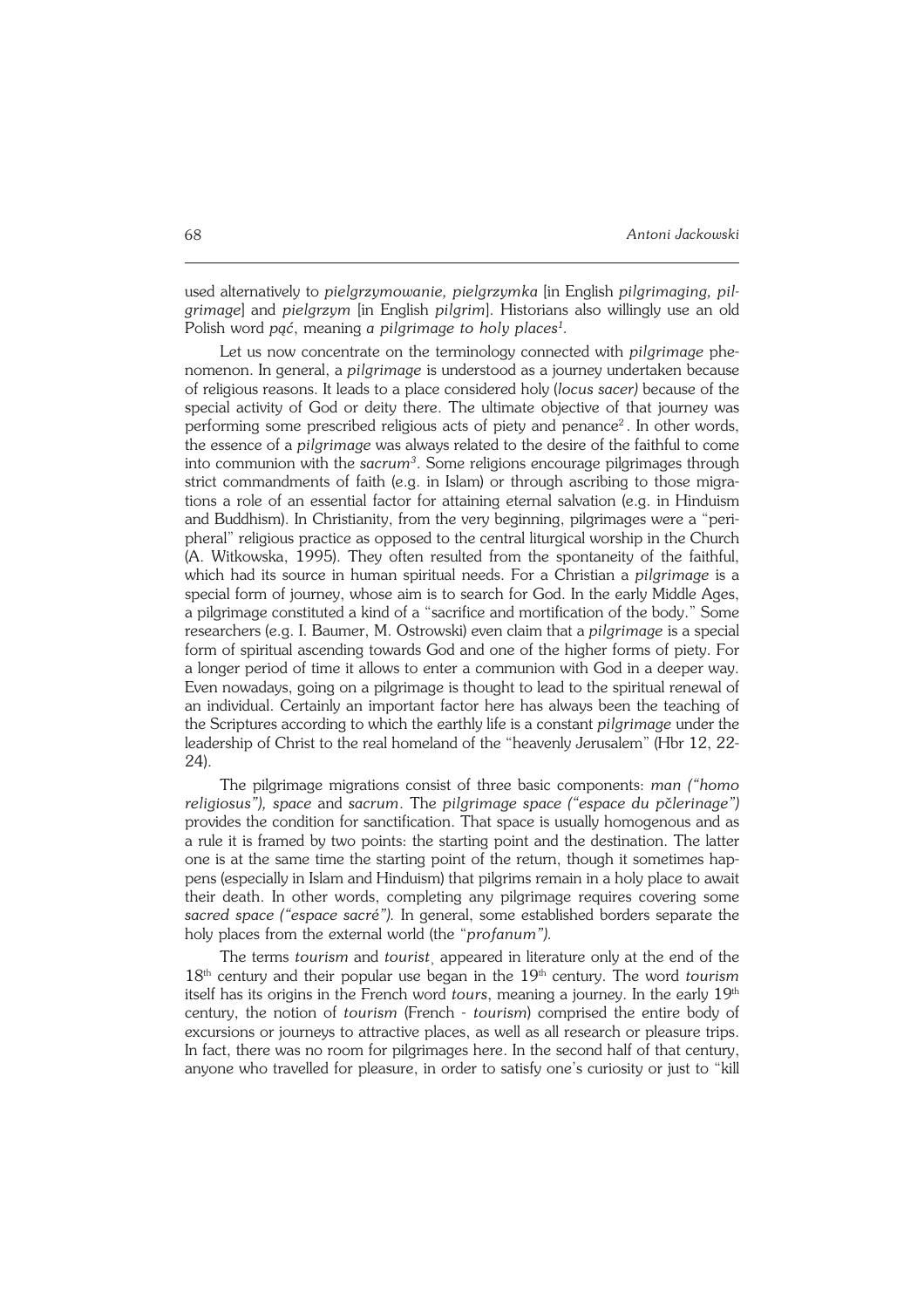time" was a *tourist*. *Tourism*, on the other hand, was understood as the likes and habits of a tourist or as the love of changing places of stay and a "very pleasant sport." The definition of the notion of a *tourist* announced in 1937 by the Econo− mic Committee of the League of Nations (valid till 1963) expressly considered the people undertaking journeys because of religious motives as tourists. Religious jour− neys are also taken into account by the definition of the United Nations of 1963 as well as by the later ones. The chief theoreticians of tourism, W. Hunziker and K.Krapf, mention pilgrimages among the tourist journeys. Another theoretician, P. Bernecker, is of a similar opinion and he claims that "practising religious wor− ship" is one of the motives of tourist journeys. Geographers, on the other hand, agree that all tourist phenomena take place in a *tourist space*, which is part of the geographical, social and economic space.

#### **4. Pilgrimages versus tourism**

The considerations presented so far constitute a sufficient basis for attempting to determine the relationships between *pilgrimages* and *tourism*. First it has to be established if each *pilgrimage* can be looked upon as one of the forms of *tourism*? This matter is still controversial, especially according to church circles and clergy− men of many religions. According to all definitions *tourism* involves various kinds of journeys undertaken *on one's own will, except for paid employment or becau− se of the change of the place of permanent residence*. Can the Muslim *hajaj* therefore be perceived as a type of a *tourist* journey, if it is one of the five pillars of that religion and it is *obligatory for all* adult Muslims? Similar questions can be put forward in case of several other pilgrimages and religions, e.g. Judaism, Hinduism, Shintoism, Sikhism, etc. Some of the pilgrims remain in a holy place and await death there (e.g. in Mecca, Medina or Varanasi). Thus, we can see that the answer in this case is by no means simple or unequivocal. Probably for that reason, geogra− phers in the Muslim countires, in Japan or in India prefer to refer to those wanderings as *sacred journeys, religious migrations* or simply as *pilgrimages*, instead of calling them one of the forms of *tourism*. On the other hand, many researchers of almost all religions emphasise the fact that for the poorest groups within societies pilgrimages were, as if unintentionally, the only form of tourist activity. Since there is a lot of doubt as to perceiving the participants of Islamic, Buddhist or Hindu pilgrimages as tourists, further in our discussion we will limit ourselves to Christian pilgrimages, and in particular to those Catholic.

Beginning in the interwar period, the forms of migrations undertaken out of purely religious motives began to fade. More and more often, people started co− ming to pilgrimage destinations in order to rest or for cognitive purposes, since apart from the religious function those places also played the role of tourist centres, because of the qualities of their natural environment, historic places or traditions (e.g. Santiago de Compostela, Rome, Jerusalem, Częstochowa and Cracow).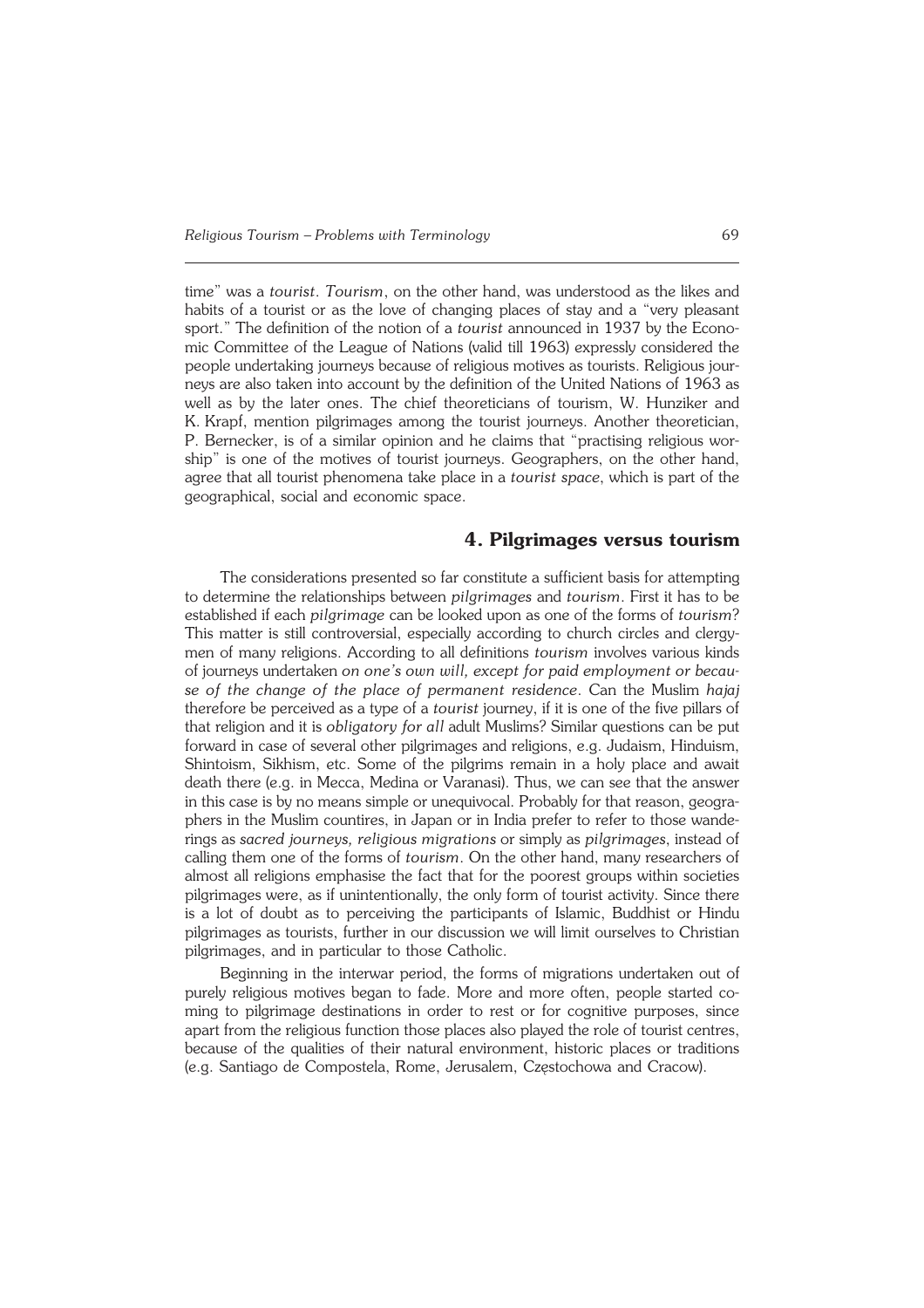Some pilgrimage centres, which are situated in the mountains, have also be− come winter sports centres (e.g. Mariazell, Einsiedeln). Thus two, often overlap− ping, streams of travellers started pouring into such centres. This became a very distinct phenomenon. Those migrations came to be referred to – at first only spo− radically and later more and more often – as *pilgrim tourism* or *religious tourism*, and sometimes even *religious and pilgrim tourism* (*tourisme de p*č*lerinage, Pil− gertourismus, tourisme religieux, turismo religioso, turismus religiosus, Wall− fahrtstourismus*). At present the term *"religious tourism"* is commonly used, sin− ce it is considered to be a wider than the term *pilgrim tourism*.

Undoubtedly, the process of progressive religious indifference in the countries of Western Europe after the Second World War, involving the diminishing of the number of people participating in various religious practices and celebrations, had a major influence on the development of that term. That phenomenon resulted in the diminished level of pilgrimage activity and the fading of the traditional forms of those peregrinations. Most of the journeys were done in cars or buses and more and more often their programmes included also non−religious elements. The gene− ral increase in the popularity of tourism in a way "automatically" imposed the term "religious tourism" on the previously−discussed journeys, which combined both spi− ritual and secular elements. On the one hand, that form was accepted by the poten− tial participants and on the other by the Church authorities, who saw in such jour− neys a new field for ministration.

A common feature of *religious* and *tourism* migrations is the very act of undertaking a journey, which involves moving within a determined space (*pilgrima− ge* and *tourism*), making use of the same basic elements of tourism infrastructure and of the same means of transport. The season of the most intensive "activity" is also similar (spring−autumn) and so is their influence on the functional structure of the localities, which manifests itself mostly in the development of the third sector. However, the two types of migrations are also considerably different because of the motivation aspect of the undertaken peregrination, its objective, as well as the pattern of behaviour during the journey and at the place of destination.

In the migrations to worship centres we can point out *three fundamental, distinct aspects* which make the objective and the method of peregrinating consi− derably different. One of them is the *aspect resulting exclusively from religious motives*, the second one is the *religious and cognitive aspect* and the third one results from *cognitive, recreational and other* motives. In some Christian coun− tries the *religious aspect* is clearly the dominant one. This is particularly true about Latin America and also about many pilgrimages in Poland, especially the pedestrian pilgrimages. The participants of those migrations devote the time spent on a pilgri− mage to prayers, religious rites or meditations. Usually, the trails of such pilgrima− ges avoid the urban centres and they lead through the centres of religious worship of different status and of various degrees of popularity. The *exclusively religious aspect* is also typical of the so−called *specialised pilgrimages* connected mostly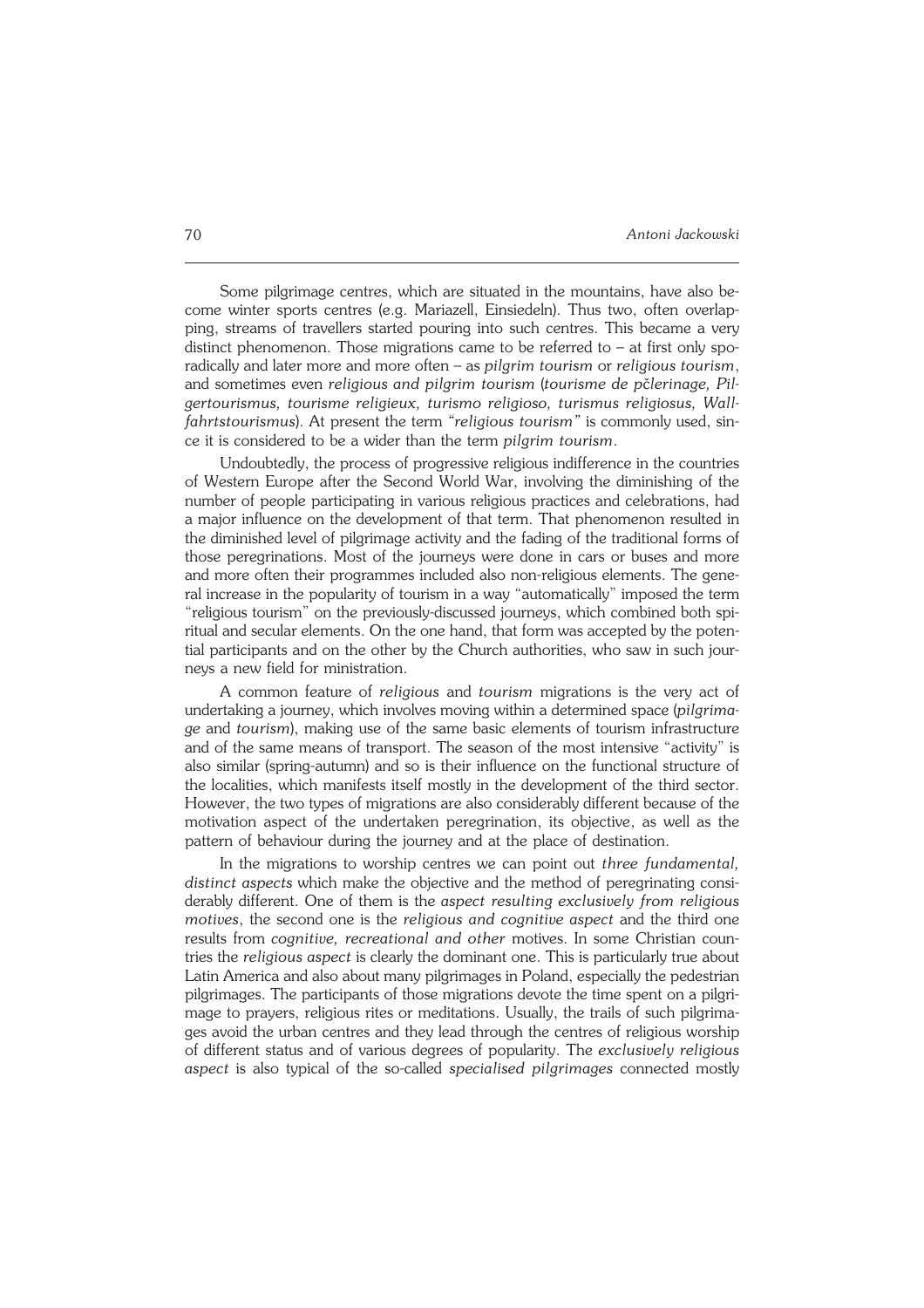with the journeys of the sick to various holy places. It has frequently been proposed in specialised literature related to the subject that for such peregrinations we should reserve the term *pilgrimages*. This name in itself points in a way to the *exclusively religious aspect* of these journeys. According to some authors the term *pilgrim tourism* corrupts the perception of the motivation aspect, focusing not on a jour− ney resulting only from *religious* reasons but rather on a tourist journey, in which the religious motive fades into the background, giving way to the purely secular elements.

A different type of journeys is motivated mostly by *religious and cognitive* reasons. In such migrations a holy place is not usually the main destination, but it is a part of the itinerary of the journey undertaken in order to get acquainted with a given country, region or places situated on some particular tourist route. Although every day the participants of such journeys take part in a holy mass and in common prayers and they visit the sanctuaries passed on the way, the main aspect of their journey does not have a "purely" religious character. We can observe such a situ− ation in the countries of Western Europe and in this case there is practically no disagreement that these journeys should be termed *religious tourism*.

The centres of religious worship are also visited by people who undertake their journey out of *different motives*: *cognitive, recreational, therapeutic, con− nected with sports and others, which are not related to the religious function of the place.* They are only *tourists* and they cannot be treated as participants of religious tourism. The approach towards the members of excursions following, for instance, the routes of baroque churches, wooden churches or a Cistercian route, should be analogous. Usually these journeys are designed for special professional groups and their participants can also be described just as *tourists*. This is mentio− ned at that point, because it frequently happens that such journeys are mistakenly classified as religious tourism. It should also be reminded that the Roman Catholic Church was of that opinion already in the interwar period. *The Decree of the Council Congregation* (dated February 11, 1936) issued by the Apostolic See, was supposed in the first place to maintain the religious character of the pilgrimages to sanctuaries in the context of the mass development of tourism. It is clearly pointed out in the *Decree* that a journey to a sanctuary undertaken only out of the broadly understood *cognitive motives* cannot be called a pilgrimage. The same *Decree* excluded from the group of sanctuaries those sacred buildings that were visited in masses exclusively for non−religious reasons.

The above−presented forms of journeys undertaken by Christians to the cen− tres of religious worship or following pilgrimage trails allow us to draw the first general conclusions:

1. All the enumerated forms are journeys undertaken voluntarily, not resulting from economic motives or from the desire to change the place of residence. Thus they constitute such forms of peregrinations that can be called *tourism migrations*.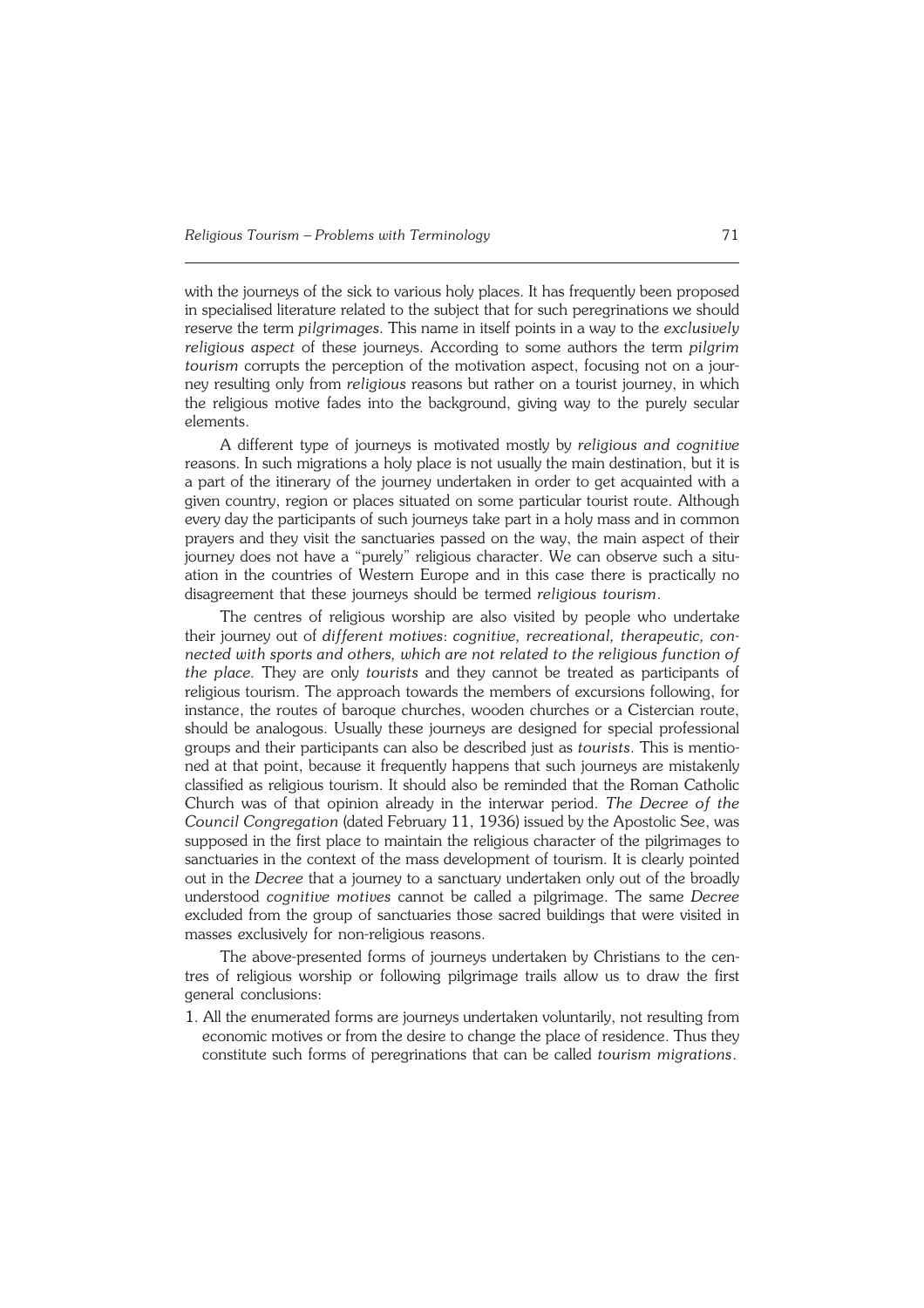- 2. Particular forms of journeys differ from each other because of the *motive* out of which they are undertaken.
- 3. The journeys undertaken out of *religious or religious and cognitive motives constitute a special type of tourist journeys. We can generally term them religious tourism.*
- 4. The journeys to the centres of religious worship undertaken exclusively out of *non−religious motives* constitute one of other forms of *tourism*, usually *cultural tourism*.

In other words, a journey that we classify as *religious tourism* is strictly con− nected with a *religious and spiritual aspect.* On the other hand, a *journey* under− taken exclusively for *cognitive* (or other) *reasons is conditioned by secular moti− ves.*

The next stage of our discussion should now be concerned with the internal diversification of the forms and characteristics of the journeys included in *religious tourism.* Relating to the discussion that has been going on for years, first of all we have to answer the questions if *pilgrimages* constitute a form of *tourism* at all and if considering them as tourist migrations does not depreciate their status as a form of religious practice?

Let us remind the fact that the Roman Catholic Church has for a long time presented a positive attitude towards the mass phenomenon that we call tourism. Many times Pope Paul VI emphasised the spiritual values of tourism. Pope John Paul II has been involved in tourist activity since his youth. They both considered a pilgrimage as a special form of tourism. However, the representatives of the Church point to the fact that a pilgrimage is mostly a religious act, while religious tourism puts more stress on the experiences of general cultural and cognitive nature (M. Ostrowski 1996). This is reflected in the post−Council document of the Congrega− tion concerned with affairs of the Clergy, dated March 27, 1969, and entitled *Directorium Generale pro Ministerio Pastorali quoad "Turismum" (General Guidelines for Tourist Ministration)*. A wider discussion connected with that was presented in the papers from the successive Congresses of Tourist Ministration, organised by the Apostolic See since 1970. In the interwar period, the Church in Poland co-operated with the League for Supporting Tourism, as far as the organisation of pilgrimages (one of the forms of "mass tourism") was concerned. Till 1996, a separate Commission of Tourist Ministration exited within the Conference of the Polish Episcopate. In 1996, it was replaced by the Council for Migration, Tourism and Pilgrimages. Commissions of the Episcopate Conferences connected with tourism and pilgrimages exist in many European countries and the same is true about particular dioceses.

The several examples provided above show that the Church circles do not object to considering the journeys undertaken out of *religious motives* as one of the forms of *tourism.* In fact, the differences between *pilgrimages* and *religious*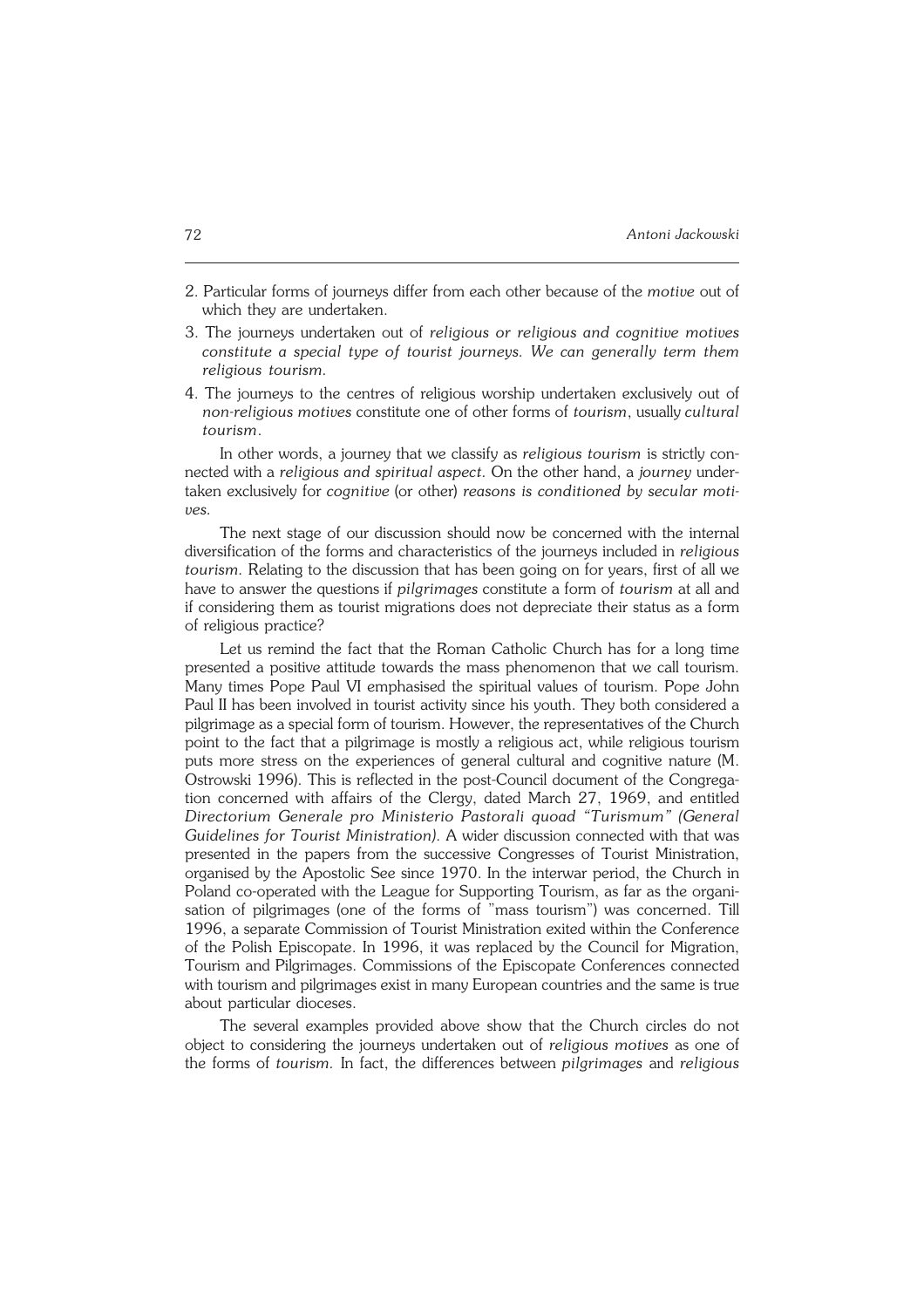*tourism* are not defined in the above−mentioned documents. They two notions are discussed together, which may suggest that they are synonymous terms.

So can we really consider *pilgrimages* as a form of tourism? The discussion presented above authorises us to put forward such a claim. We can assume that: *"Pilgrimages constitute a special form of religious tourism. Their characteristic feature is a clearly determined and foregrouneded religious aspect. The objecti− ve of the journey is reaching a holy place (a sanctuary). The time of the journey and of the stay at the worship centre must be devoted to prayers, meditation, doing penance and to other forms of religiousness. As opposed to other forms of religious tourism, each pilgrimage constitutes at the same time one of the most important religious practices."*

It may, however, be supposed that probably for many years the terms *pilgri− mage* and *religious tourism* will be used interchangeably. There will still be authors using just one of these two terms. The term *pilgrimage* is still preferred in some Christian countries. It seems that a lot of patience and understanding is necessary here, since the reason for that situation belongs to the sphere of our consciousness, which since our childhood years has been fed with the word *pilgrimage,* used frequently in church, at school and at home. Let us also remember that pilgri− mages, as one of the oldest forms of travelling, were the ancestors of tourism. Hence, the term *pilgrimage*, whose tradition is several millennia old, is a "more important" term, which expresses the religious character of a journey in a more complete way. The unsatisfactory level of "tourist awareness" in quite a number of societies in Christian countries, the lack of knowledge concerning the basic docu− ments on tourism issued by the Apostolic See, the United Nations or the World Tourism Organisation accounts for the fact that the term *religious tourism* is still seldom used in some countries.

## **Conclusion**

In the discussion presented above we made an attempt to established the criteria on the basis of which a journey undertaken out of religious motives can be considered a form of tourism called *religious tourism.* It was proposed that *pilgri− mages* should be considered a special form of *religious tourism.* The religious status of pilgrimages is by no means diminished. My intention was mostly to impo− se some order on the terminology, which had so far been applied to religious journeys and their connections with tourist migrations.

Following the development of religious tourism in Europe, we can observe an interesting phenomenon of a gradual return of peregrinations based on purely religious motives. This is particularly true about youth communities. Simultaneously with the process of dechristianising and in the view of the dwindling number of religious people, we can observe a deeper religious motivation in those who are still